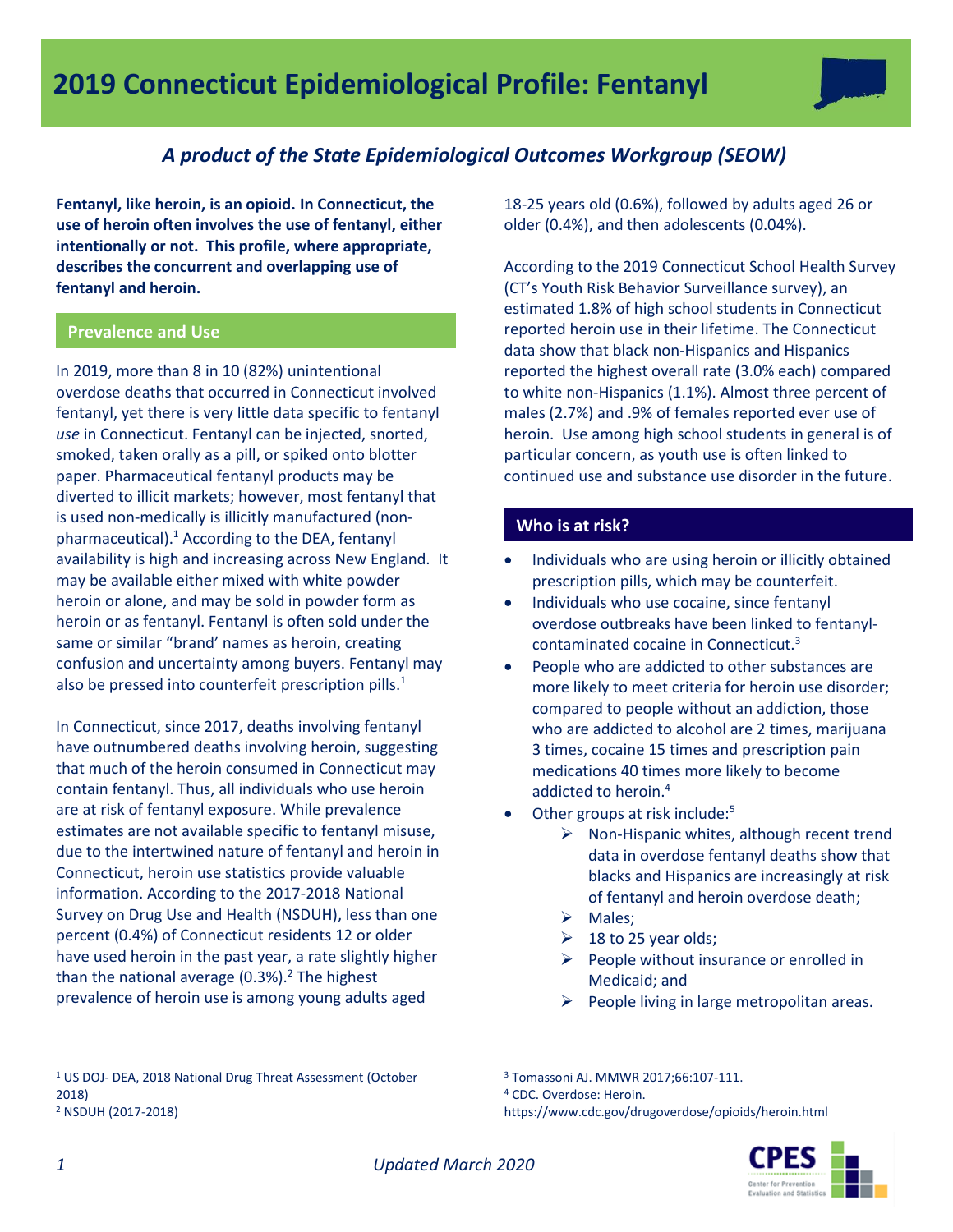### **Overdose**

- Fentanyl is about 50 times more potent than heroin and thus its use may increase risk of overdose. Overdose warning signs include stupor or nonresponsiveness, pinpoint pupils, altered breathing or not breathing, foaming from the mouth or nose, blue lips or nails, blue or grayish skin color, and indications of opioid use (such as needles or pills). Respiratory failure may lead to death, and overdose and death may occur more quickly with fentanyl use compared to heroin or other opioids due to fentanyl's higher potency.
- People who inject fentanyl and those who use multiple substances, including other opioids, benzodiazepines, alcohol, and cocaine have an increased risk of overdose.
- Narcan® (naloxone), available as nasal spray or for injection, can effectively reverse a fentanyl or other opioid overdose. However, due to fentanyl's potency, multiple doses of naloxone may be required to reverse a fentanyl overdose.
- Recent data from the Office of the Chief Medical Examiner (OCME) suggests an increasingly unpredictable illicit opioid supply across the state. Substances such as xylazine and etizolam, which can induce central nervous system and respiratory depression that is unable to be reversed by naloxone, may be added to fentanyl or heroin, increasing overdose mortality risk.

#### **Impact**

- According to OCME data, in 2019, fentanyl was involved in 979 overdose deaths (Figure 1), the highest number since 2012.<sup>5</sup>
- Since 2012 there has been a consistent increase in fentanyl-involved deaths, reaching the highest rate in 2019 with a death rate of 27.4 per 100,000 population.
- Fentanyl-involved deaths have occurred throughout the state, although the highest rate of fentanylinvolved deaths is in Connecticut's urban areas.



**2012 2013 2014 2015 2016 2017 2018 2019**

## Figure 1. Fentanyl- and Heroin- Involved Deaths in Connecticut, 2012-2019

**75**

**Fentanyl-involved deaths Prescription opioid-involved deaths**

**<sup>14</sup> <sup>37</sup>**

**0**



**Total Deaths Constanting Compose Composed Composed deaths Constanting Composed deaths** 

- Of all Connecticut treatment admissions in 2019, 30.4% were for heroin as the primary substance. Of these, 68% were male, and 62.5% were White, non-Hispanic. <sup>6</sup>
- People who inject drugs are at risk for Hepatitis B virus (HBV) and Hepatitis C virus (HCV) infection through the sharing of needles and drugpreparation equipment.<sup>7</sup> It is estimated that injection drug use has been a factor in one-third of all HIV and more than half of all hepatitis C cases in the United States.
- Opioids such as fentanyl and heroin are highly addictive, and their misuse has multiple medical and social consequences including increased risk for HIV/AIDS, property and violent crime, arrest and incarceration, unemployment, disruptions in family environments, and homelessness*.*
- Chronic opioid misuse may lead to serious medical consequences such as fatal overdose, scarred and/or collapsed veins, bacterial infections of the blood vessels and heart valves, abscesses and other soft-tissue infections, and liver or kidney disease. Poor health conditions and depressed respiration

<sup>7</sup> <https://www.cdc.gov/hepatitis/populations/idu.htm>



*2 Updated March 2020*

 $\overline{a}$ 

<sup>5</sup> Office of the Chief Medical Examiner, <https://portal.ct.gov/OCME/Statistics> <sup>6</sup> DMHAS, 2019 Treatment Admissions